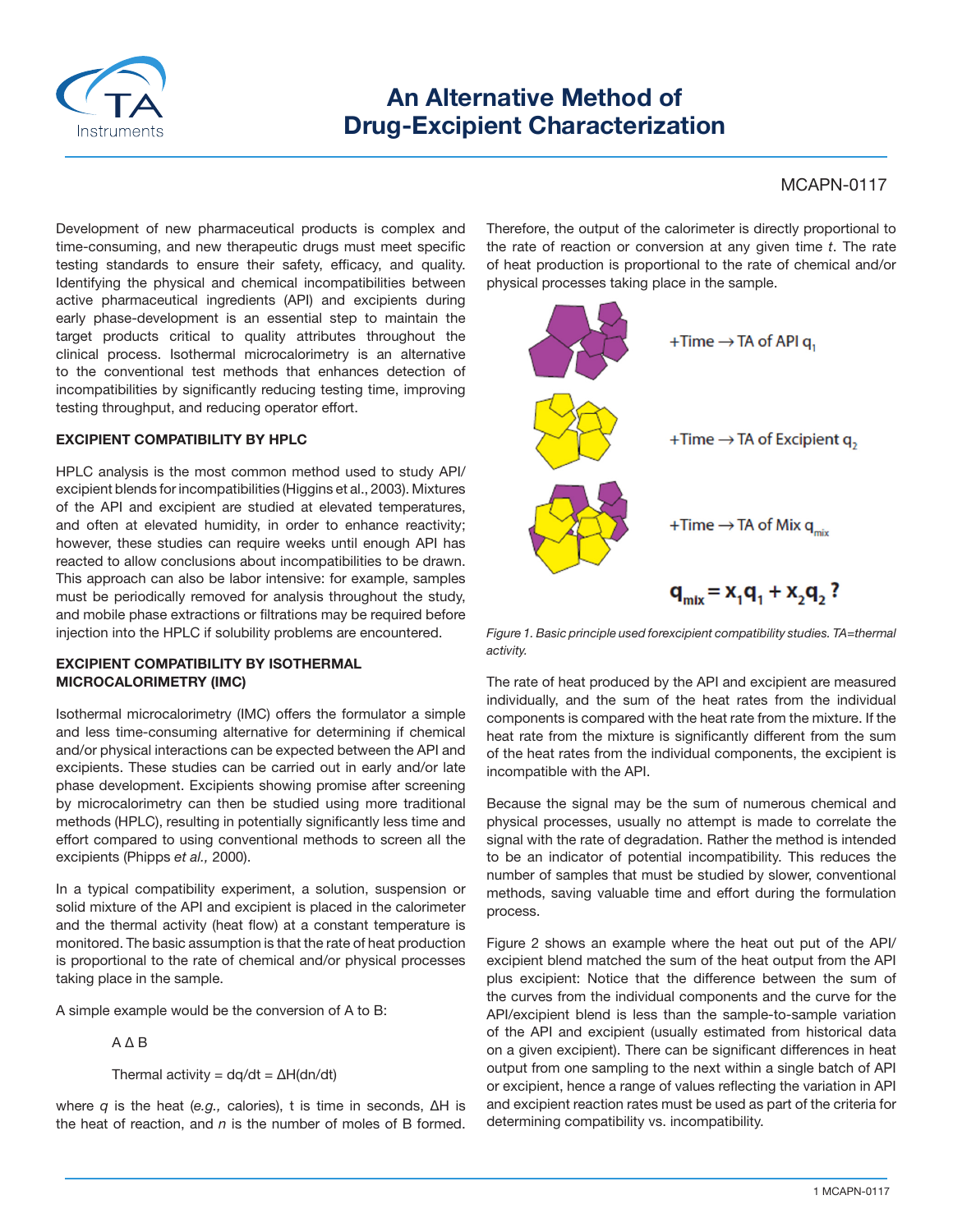

*Figure 2. API and excipient show no sign of incompatibility*

Figure 3 shows the same API mixed with a different binder where clearly there is evidence of an incompatibility: Since the observed heat rate depends on the enthalpy change for the reactions, as well as the rate of reaction, generally no attempt is made to correlate the signal with "how much" or "how fast" any process is taking place. This is because a small but significant signal could in fact be due to a rapid physical change with a small enthalpy, for example an excipient acting as a nucleation site, resulting in enhanced polymorph conversion. On the other hand, the heat change could be due to a very exothermic chemical reaction, such as oxidation, occurring very slowly. Therefore, the "pass" or "fail" criterium is based on the simple observation if a "chemical or physical process was detected" versus "no chemical or physical process was detected".



*Figure 3. Significant interaction between the API and excipient suggests incompatibility*

## **INSTRUMENTATION**

Modern isothermal microcalorimeters can measure extremely small heat flows. Based on assumptions about molecular weight, enthalpy and reaction mechanism, degradation rates of less than 1% per year can be detected (Angberg *et al.,* 1995), although it is important to remember that the observed thermal activity can be due to a number of processes, and not only a chemical reaction. Other processes that can be detected include conversion of amorphous to crystalline material, polymorph conversions, dissolution processes, *etc*. Also, within a single batch of API or excipient, significant differences can be observed in heat output from one sampling to the next (hence the use of a range of values as part of the criteria for determining compatibility versus incompatibility).

Experiments are usually run for 24 to 48 hours, with the idea that non-chemical processes will come to completion (*e.g.,* dissolution) early in the experiment. Typically, if any chemical reaction(s) are occurring, these events are followed by an output consistentwith pseudo zero order degradation. Schmitt *et al.* (2001) recommends adding 20% water to enhance reactivity and running isothermally at 50 °C, similar to the HPLC method mentioned previously.

The output from a microcalorimeter can be amplified by performing experiments at elevated temperatures. Scanning microcalorimeters (also known as HSDSC for "high sensitivity differential scanning calorimeter"), while less sensitive than dedicated isothermal systems, can be programmed to step through a number of temperatures in a single run. This makes it possible to study compatibility starting at modest temperatures (*e.g.,* 35 °C) and ending at very high levels of thermal stress (*e.g.,* 85 °C) on the same sample in a single 24– 48 hour run.

Graphing the log (heat flow) versus the reciprocal temperature results in a classical Arrhenius plot, from which the temperature where apparent non-Arrhenius behavior begins can be determined. This can be very useful information when long-term stability testing begins in the later phases of the development process.

#### **PRACTICAL EXAMPLES**

The following examples serve to illustrate how microcalorimetry can be used to quickly screen excipients during the formulation process.

#### Example 1: The Maillard Reaction



*Figure 4. Interaction of an API containing a primary amine with lactose*



*Figure 5. Lack of interaction of an API containing a primary amine with mannitol*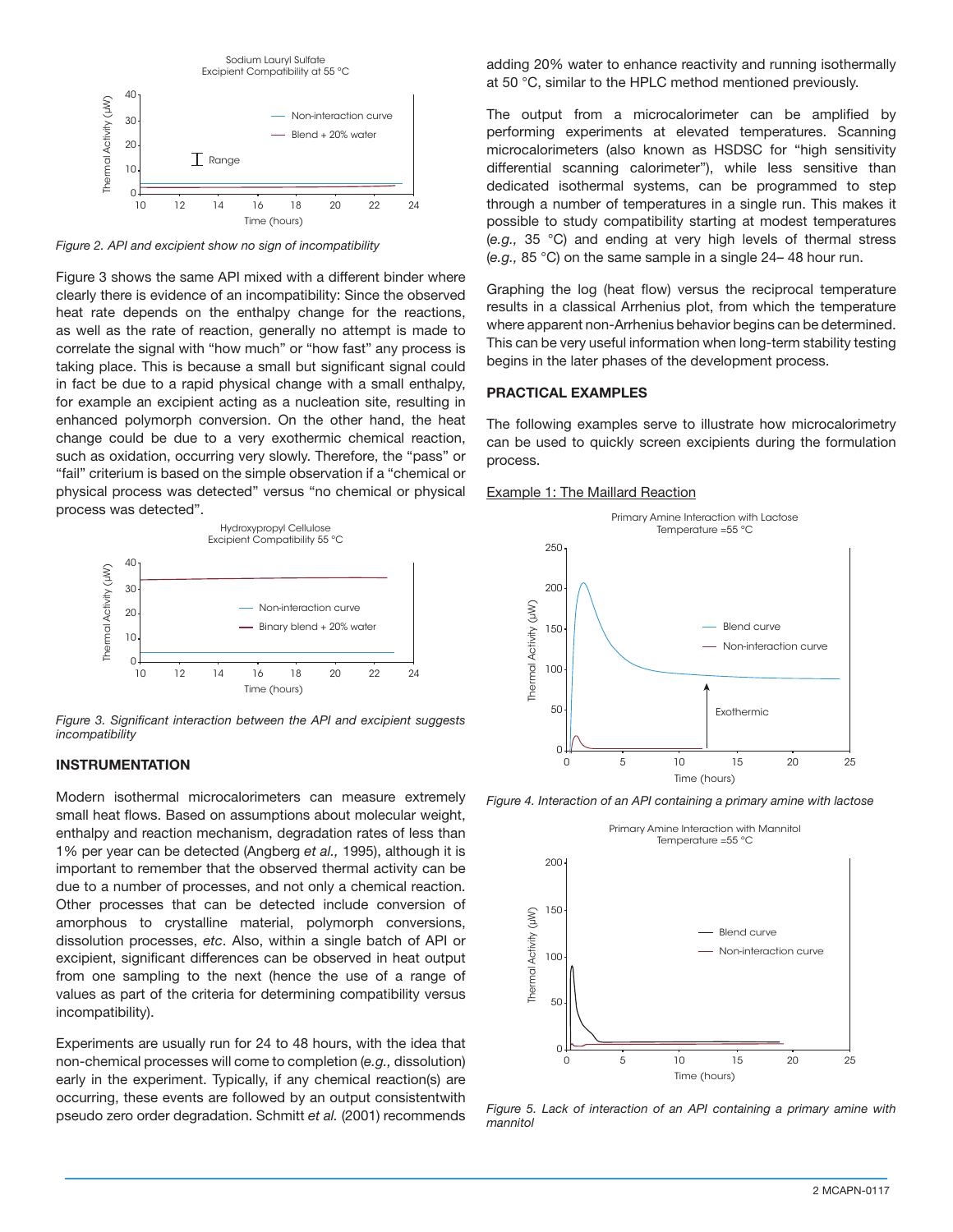A common incompatibility encountered by pharmaceutical formulation groups is between lactose (anhydrous or monohydrate) with APIs containing primary or secondary amines. Figure 4 shows how this common incompatibility, known as the Maillard reaction, can easily be detected using microcalorimetry.

The red trace represents the calculated combined heat output from the API and lactose (100 mg solids), analyzed separately by IMC. All samples contained 20% water, as suggested by Schmitt *et al.* (2001). The large exothermic process during the first 10-12 hours appeared to level off to a pseudo first order reaction after about 14 hours. The initial exothermic process is likely due to a combination of the Maillard condensation reaction and other processes such as the conversion of amorphous to crystalline material, the formation of hydrates, *etc.* As mentioned previously, these processes are assumed to come to completion rapidly compared to the degradation of the API, which can take weeks or longer to complete. Therefore, the data in Figure 4 are consistent with a chemical interaction resulting in incompatibility between the excipient and the API.

## Example 2: Compatible Alternative for Lactose

Figure 5 shows data for the same API, but mixed with mannitol. The API/mannitol blend does not show any significant difference compared to the sum of the curves for the individual components, suggesting that mannitol is a promising alternative to lactose in a solid dosage formulation of this API.

## Example 3: Solution Compatibility

Many pharmaceutical compounds are formulated as solutions. Microcalorimetry can be used to screen excipients in these systems in a similar manner to that used for solid dosage formulations. Figure 6 illustrates that lactose has no apparent net influence on the degradation of the antibiotic at 90 °C. High temperature was used to accelerate the degradation of the API in order to obtain a large signal. Additional examples from the literature can be found in the quoted and general references.



*Figure 6. Testing compatibility between an antibiotic and lactose in solution*

## **SUMMARY**

Microcalorimetry offers a rapid and easy approach for screening excipients for use in solid and liquid formulations. The experimental method is simple and can be applied to any sample, eliminating the need to develop a robust HPLC method before compatibility studies on a drug candidate can begin. A single experiment screens for both physical and chemical interactions, eliminating the need to use expensive, time-consuming methods such as X-ray powder diffraction to monitor physical processes (for example, the conversion of the drug from crystalline to amorphous form).

By quickly eliminating excipients which are obviously incompatible with the API, only those with good prospects for performing well in formulations would be tested using more traditional methods such as HPLC. This would save significant time and effort, compared to testing all possible excipients using more labor-intensive methods. Late in formulation development, problems may arise (*e.g.,* compressibility, dissolution rate) that require replacement of an excipient. Microcalorimetry is a very powerful tool in these cases since numerous potential replacements for binders or diluents can be quickly screened, and then tested in the formulation.

The same process can also be used to quickly screen potential alternatives to excipients if post-formulation chemical or physical development stability issues arise. Manufacturing changes and their effect on compatibility can also be screened with minimal effort. Common examples would be when suppliers of an excipient change their manufacturing processes, or when cost or capacity issues require that a different vendor be chosen to supply an excipient.

# **REFERENCES**

- 1. Angberg, M. (1995) Lactose and thermal analysis with special emphasis on microcalorimetry. Thermochim. Acta 248, 161– 176.
- 2. Buckton, G., S. J. Russell and A. E. Beezer. (1991) Pharmaceutical calorimetry: a selective review. Thermochem. Acta 193, 195-214.
- 3. Chadha, R., N. Kashid and D. V. S. Jain. (2004) Evaluation of the in vitro compatibility of amoxicillin/clavulanic acid and ampicillin/sulbactam with ciprofloxacin. J. Pharmaceut. Biomed. Anal. 36, 295-307.
- 4. Gaisford, S. (2005) Stability assessment of pharmaceuticals and biopharmaceuticals by isothermal calorimetry. Curr. Pharmaceut. Biotech. 6, 181-191.
- 5. Gaisford, S. and G. Buckton. (2001) Potential application of microcalorimetry for the study of physical processes in pharmaceuticals. Thermochem. Acta 380, 185-198.
- 6. Higgins, J. D. et al. (2003) A stop along the drug development highway. Today's Chemist at Work. July issue. 22–26.
- 7. Phipps, M. A. et al. (2000) Application of isothermal microcalorimetry in solid state drug development. Pharmaceut. Sci. Technol. Today 3, 9–17.